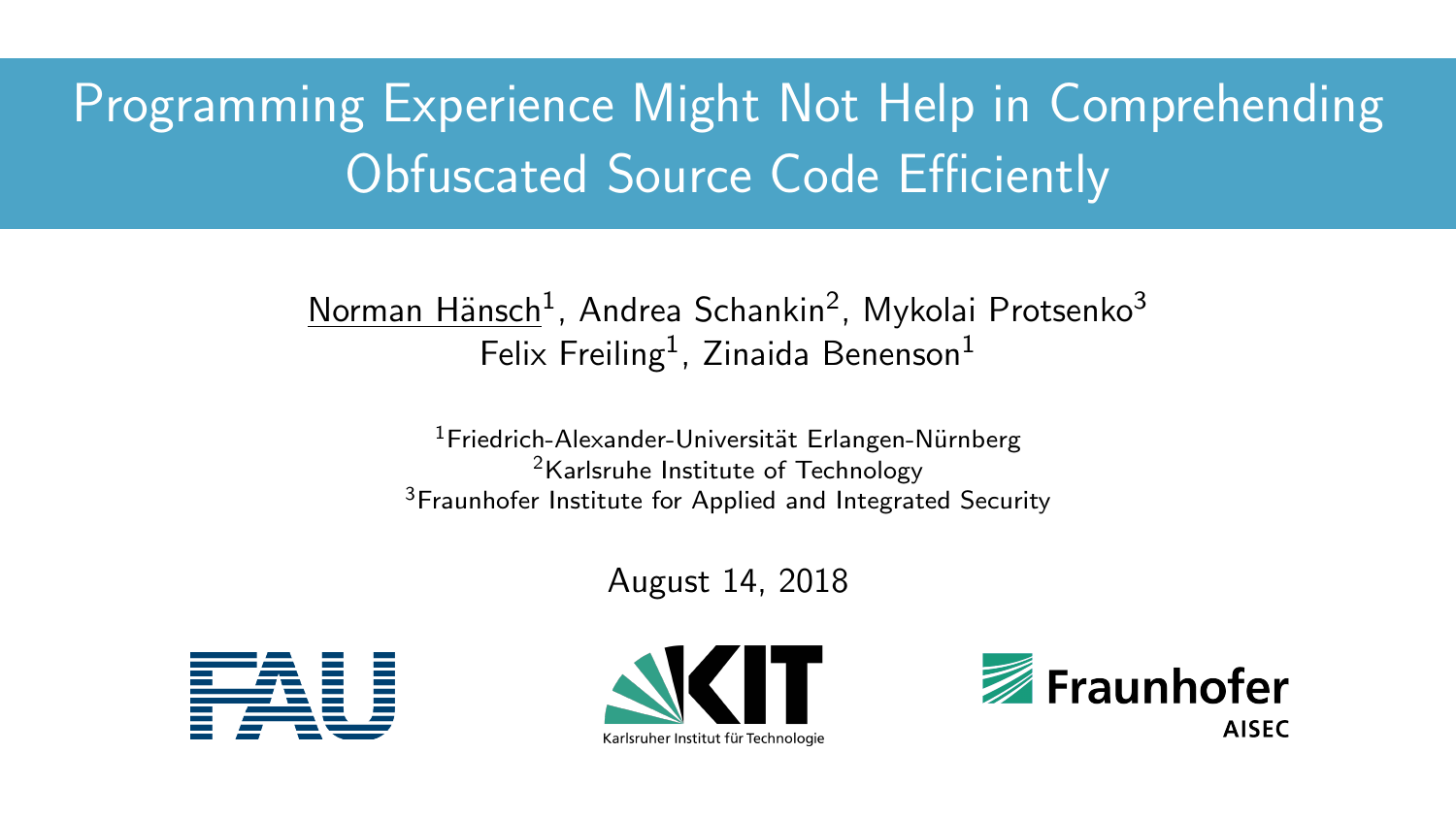

Software obfuscation: protect programs by making them harder to understand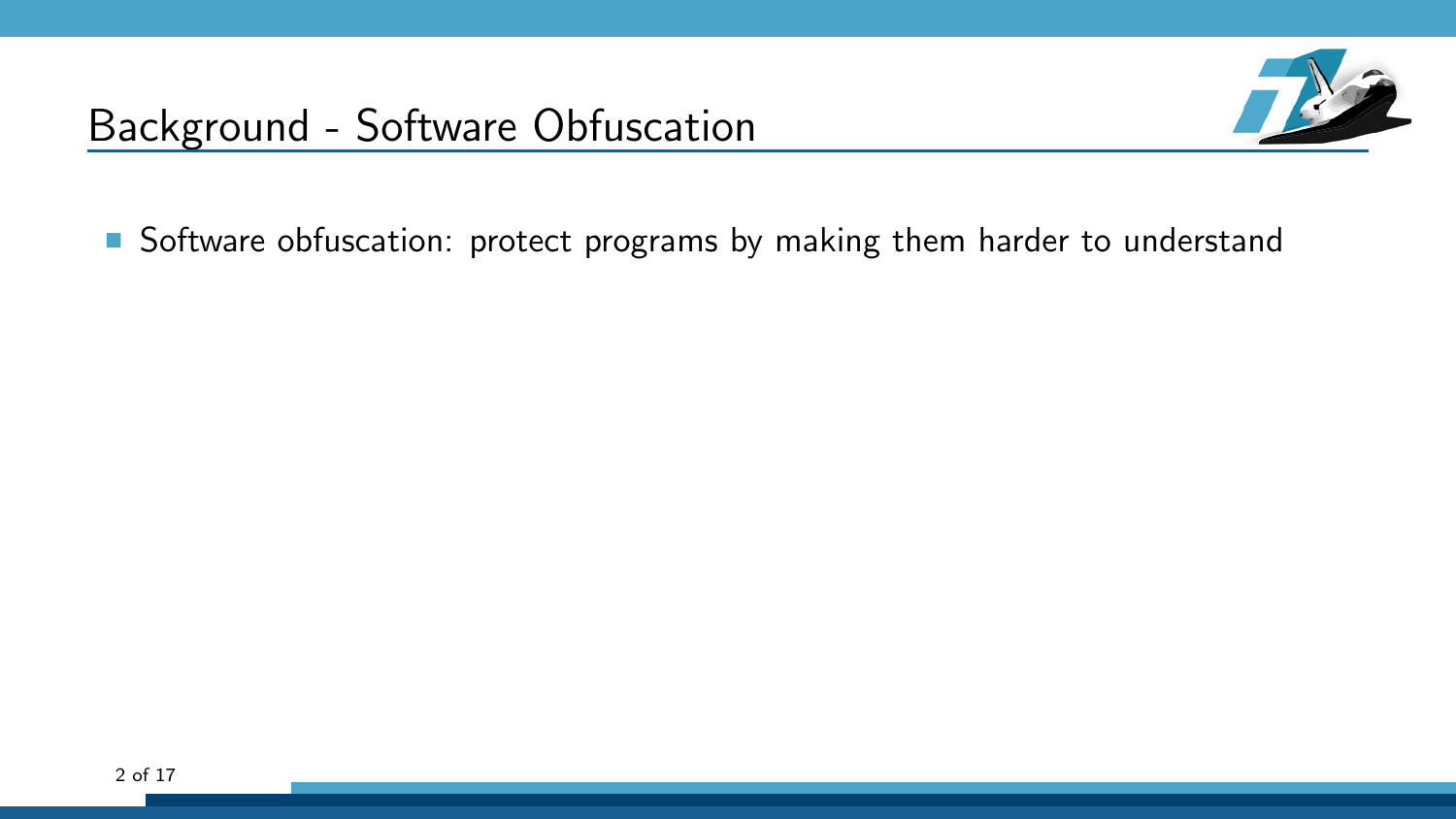

Software obfuscation: protect programs by making them harder to understand Who obfuscates? Why?

÷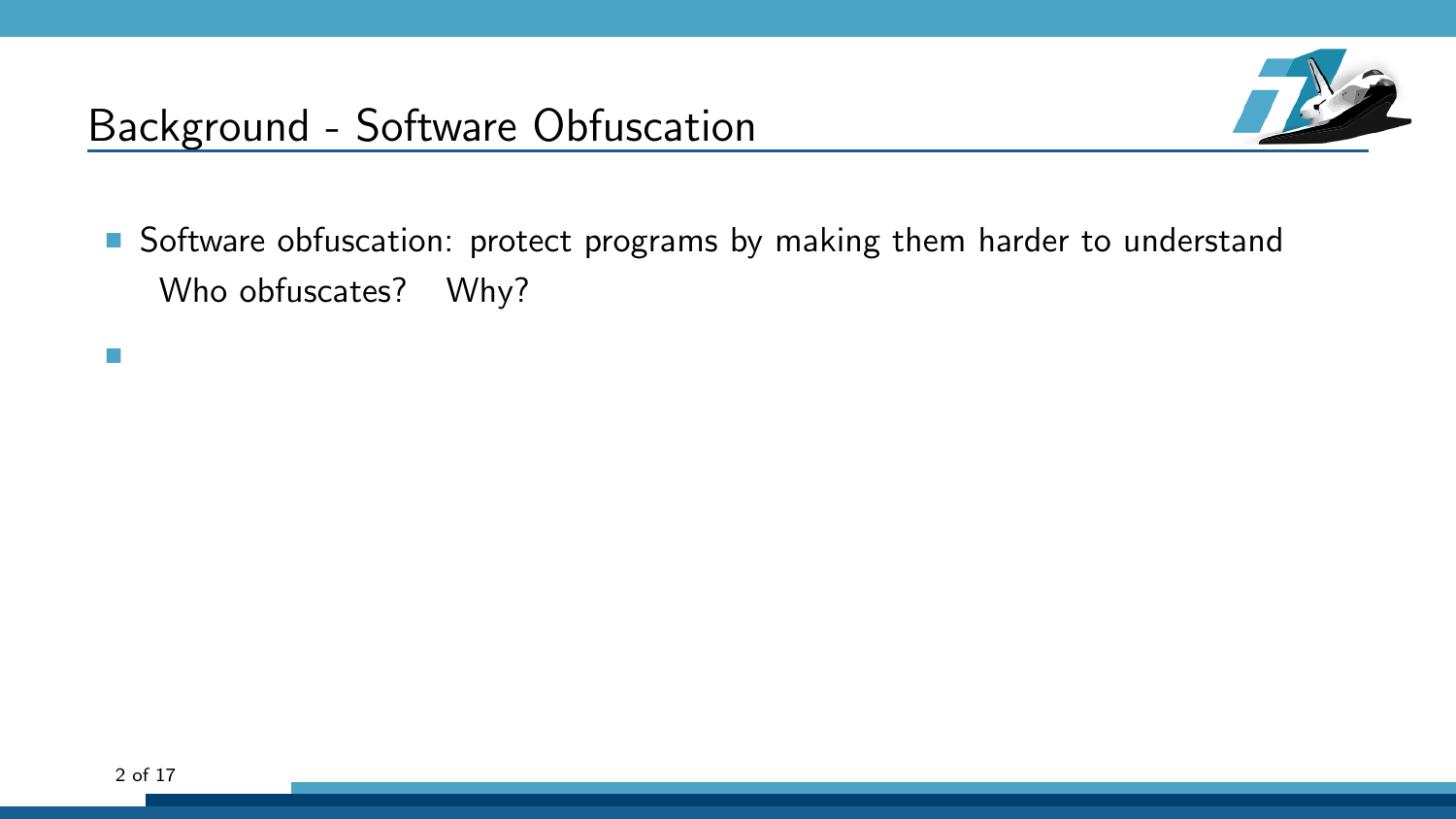

- Software obfuscation: protect programs by making them harder to understand Who obfuscates? Why? Software vendors secure their intellectual property
- E Hackers make their malicious code harder to understand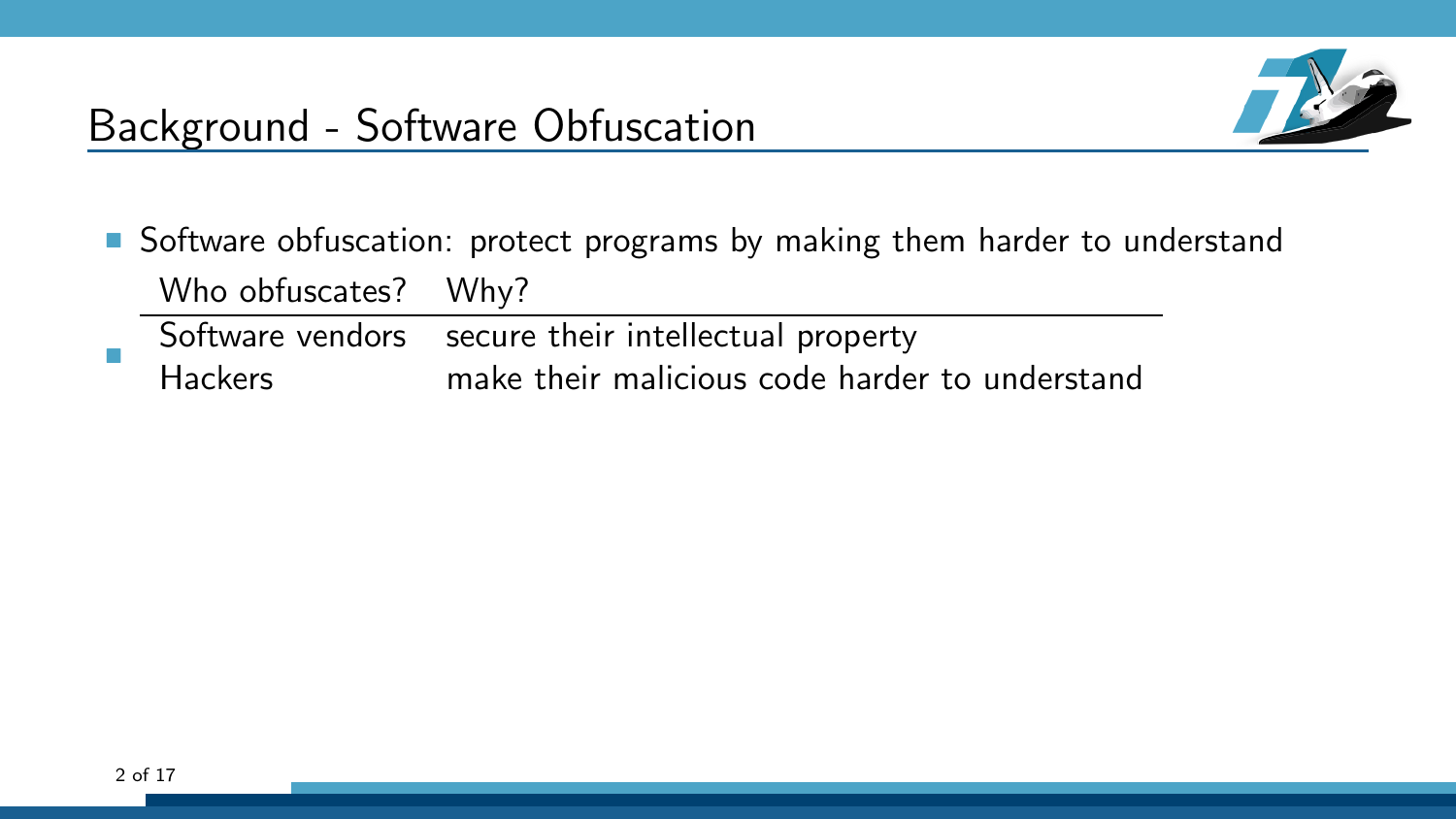

- Software obfuscation: protect programs by making them harder to understand Who obfuscates? Why?
- E Software vendors secure their intellectual property Hackers make their malicious code harder to understand
- Collberg et al. (Technical Report, 1997):
	- $\Box$  Potency: To what degree is a human reader confused?
	- $\Box$  Resilience: How well an obfuscation methods up under an attack from an automatic deobfuscator?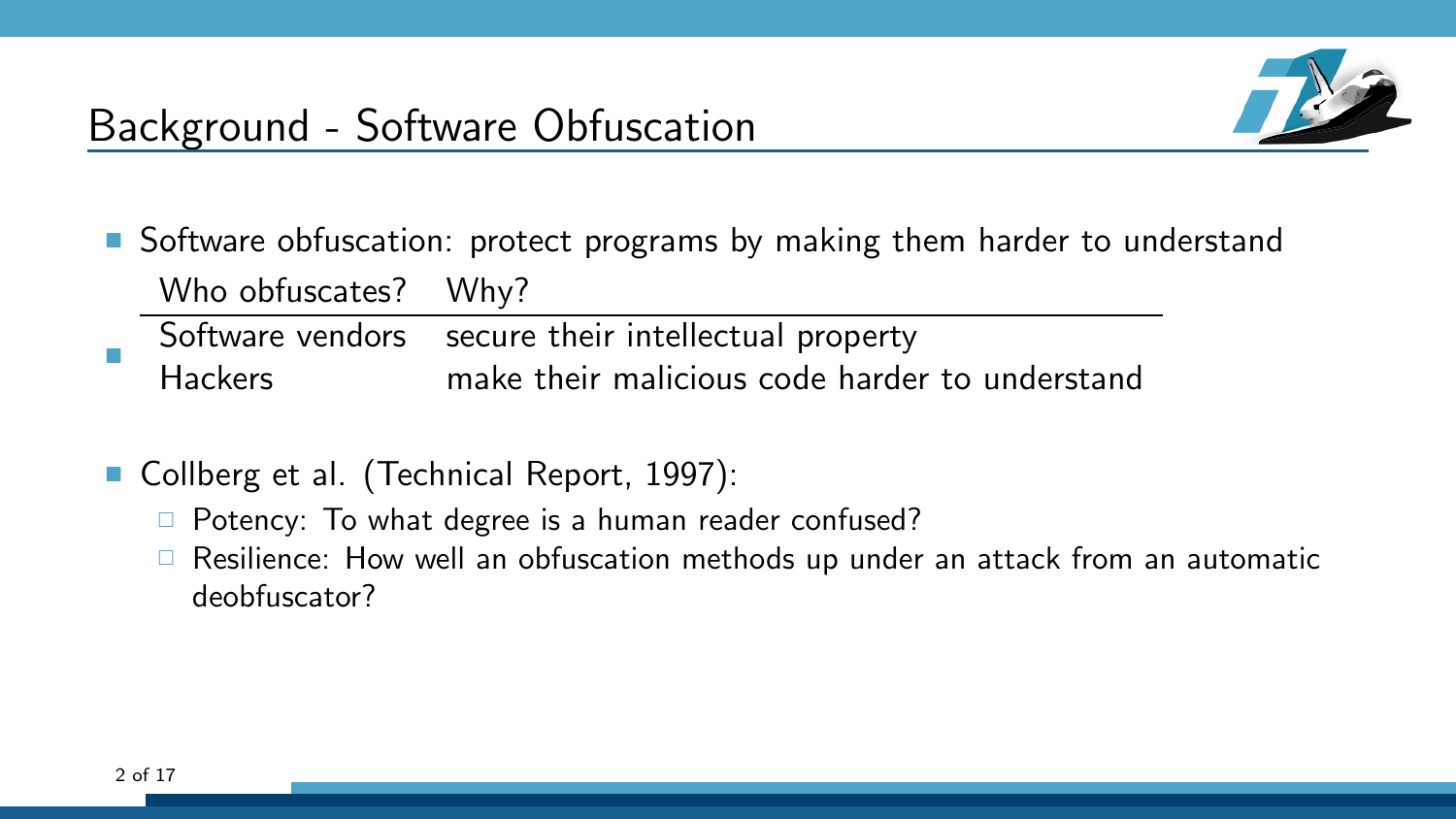

- Software obfuscation: protect programs by making them harder to understand Who obfuscates? Why?
- E Software vendors secure their intellectual property Hackers make their malicious code harder to understand
- Collberg et al. (Technical Report, 1997):
	- $\Box$  Potency: To what degree is a human reader confused?
	- $\Box$  Resilience: How well an obfuscation methods up under an attack from an automatic deobfuscator?
	- $\Box$  Evaluation based on software metrics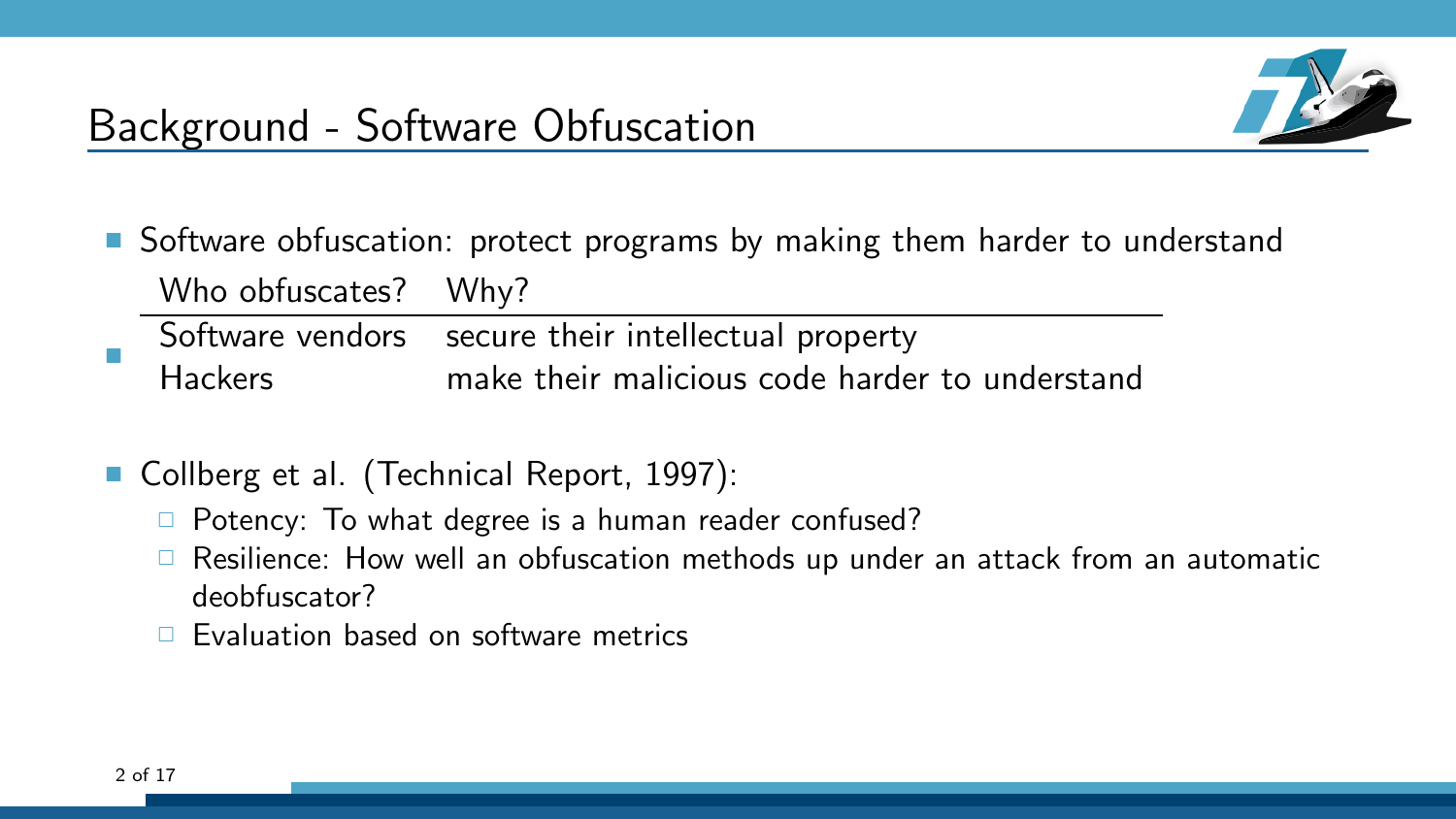

- Software obfuscation: protect programs by making them harder to understand Who obfuscates? Why?
- E Software vendors secure their intellectual property Hackers make their malicious code harder to understand
- Collberg et al. (Technical Report, 1997):
	- $\Box$  Potency: To what degree is a human reader confused?
	- $\Box$  Resilience: How well an obfuscation methods up under an attack from an automatic deobfuscator?
	- $\Box$  Evaluation based on software metrics
- Ceccato et al. (Empirical Software Engineering, 2014): user studies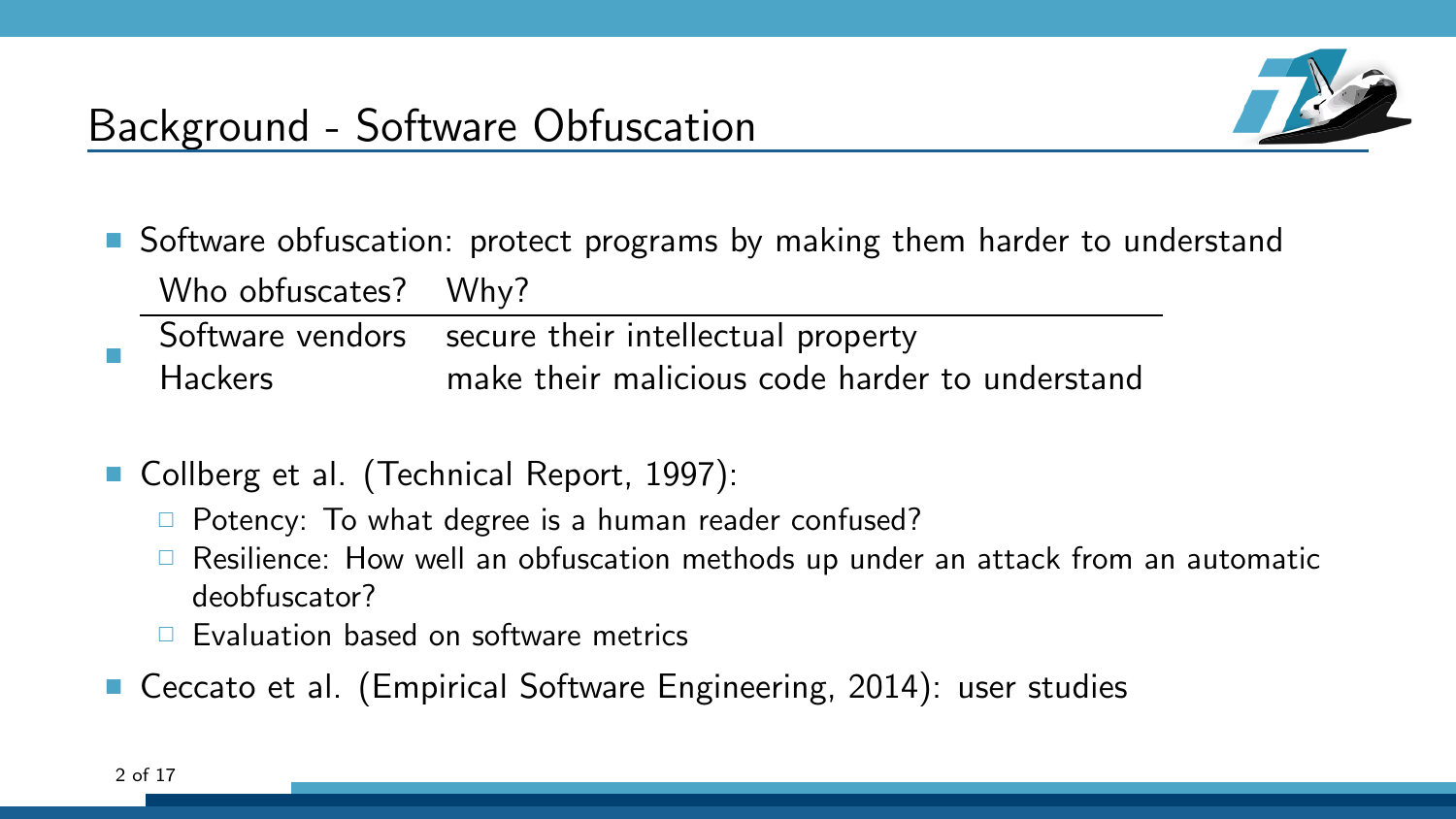

### The Study - Replication and Novelty

Replication Study materials **Questionnaire** Code understanding (correctness, time, efficiency) Obfuscation methods: Name Overloading (NO), Opaque Predicates (OP)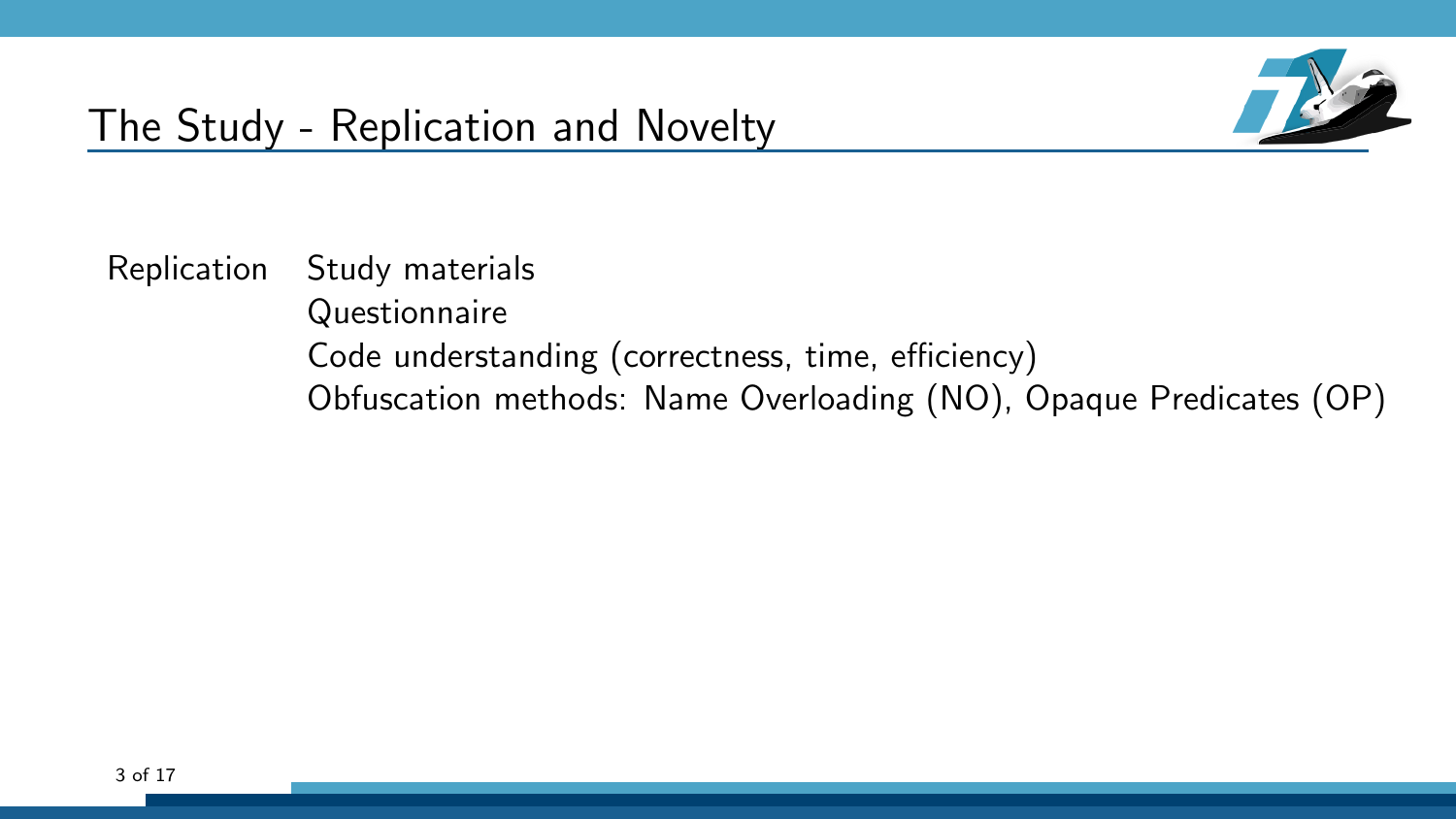

### The Study - Replication and Novelty

- Replication Study materials **Questionnaire** Code understanding (correctness, time, efficiency) Obfuscation methods: Name Overloading (NO), Opaque Predicates (OP)
- Novelty Code analysis behavior (actions & time spent on them) The influence of experience Evaluation of correctness of the answers Study design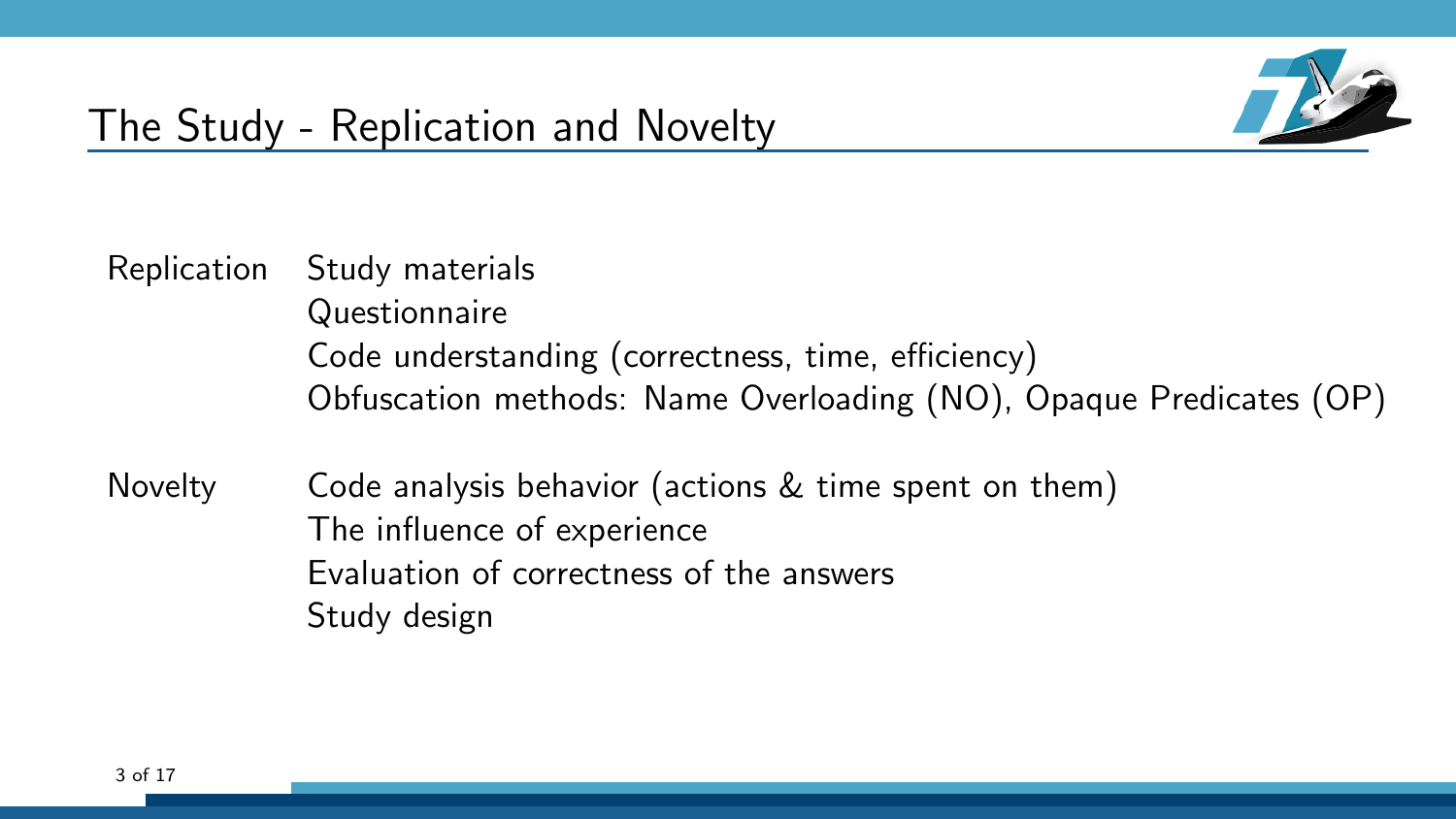

### The Study - The Programs



Figure: Race Program Figure: Chat Program

| Applet                  |                         |
|-------------------------|-------------------------|
| <b>General Messages</b> | <b>Availiable Rooms</b> |
| default                 | default                 |
| <b>Online Users</b>     | Room 4                  |
| Welcome to default      | Room 3                  |
| Orson                   | Room 2                  |
| Send                    | Room 1                  |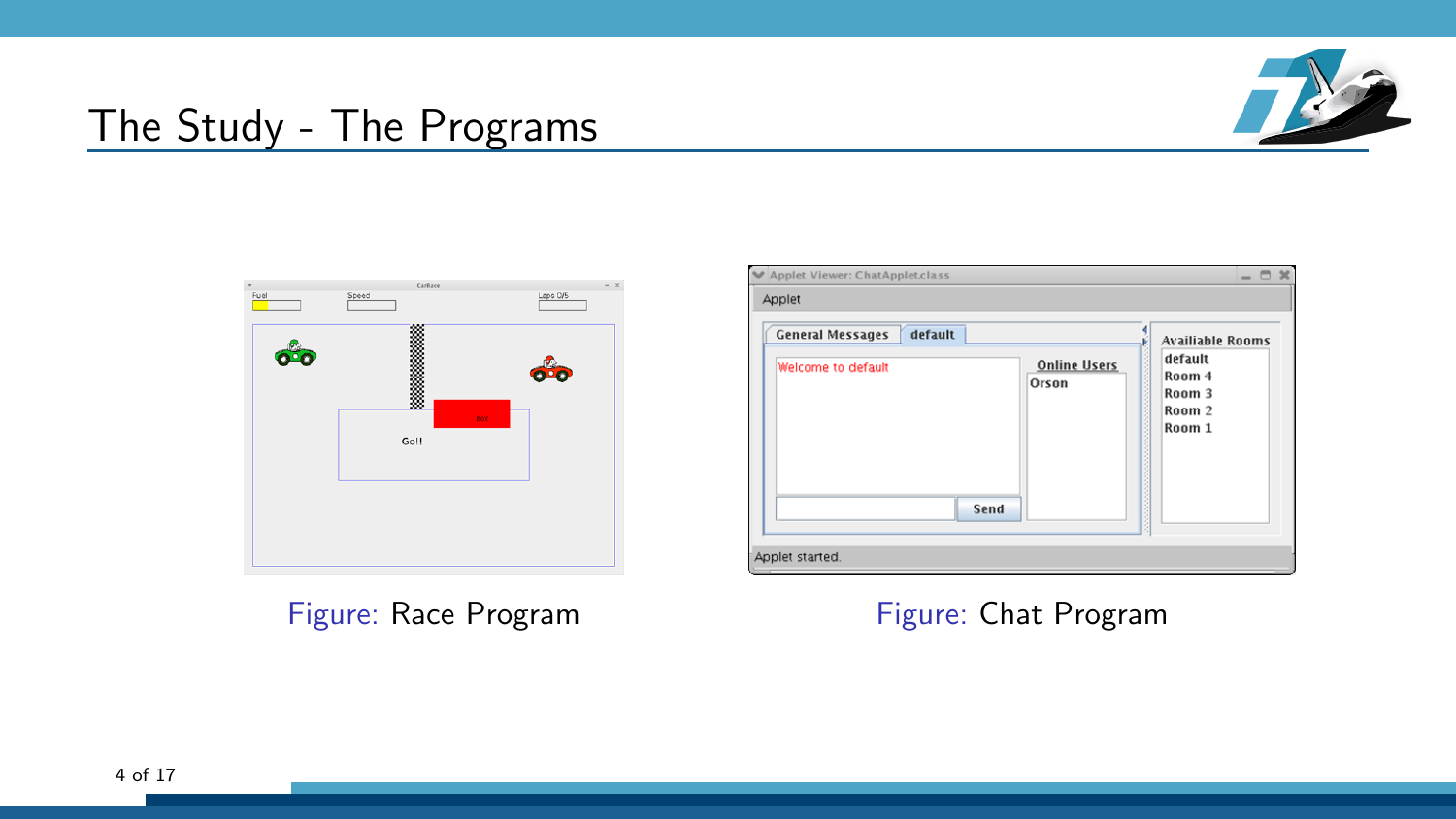### The Study - Code Examples



Listing 1: Code obfuscated with Name Overloading (NO)

```
public void -m1(int i)\frac{2}{3}if (-1)4 \vert if (_{-1}f 19 \vert = 0)
5 {
6 -15 \div 1;
7 \vert if ( -15 > -16 / 10)
8 -5 = -6 / 10;
9 else
10 | if (-5 < -17 / 10)
11 | -5 = -17 / 10;12 | else [...]5 of 17
```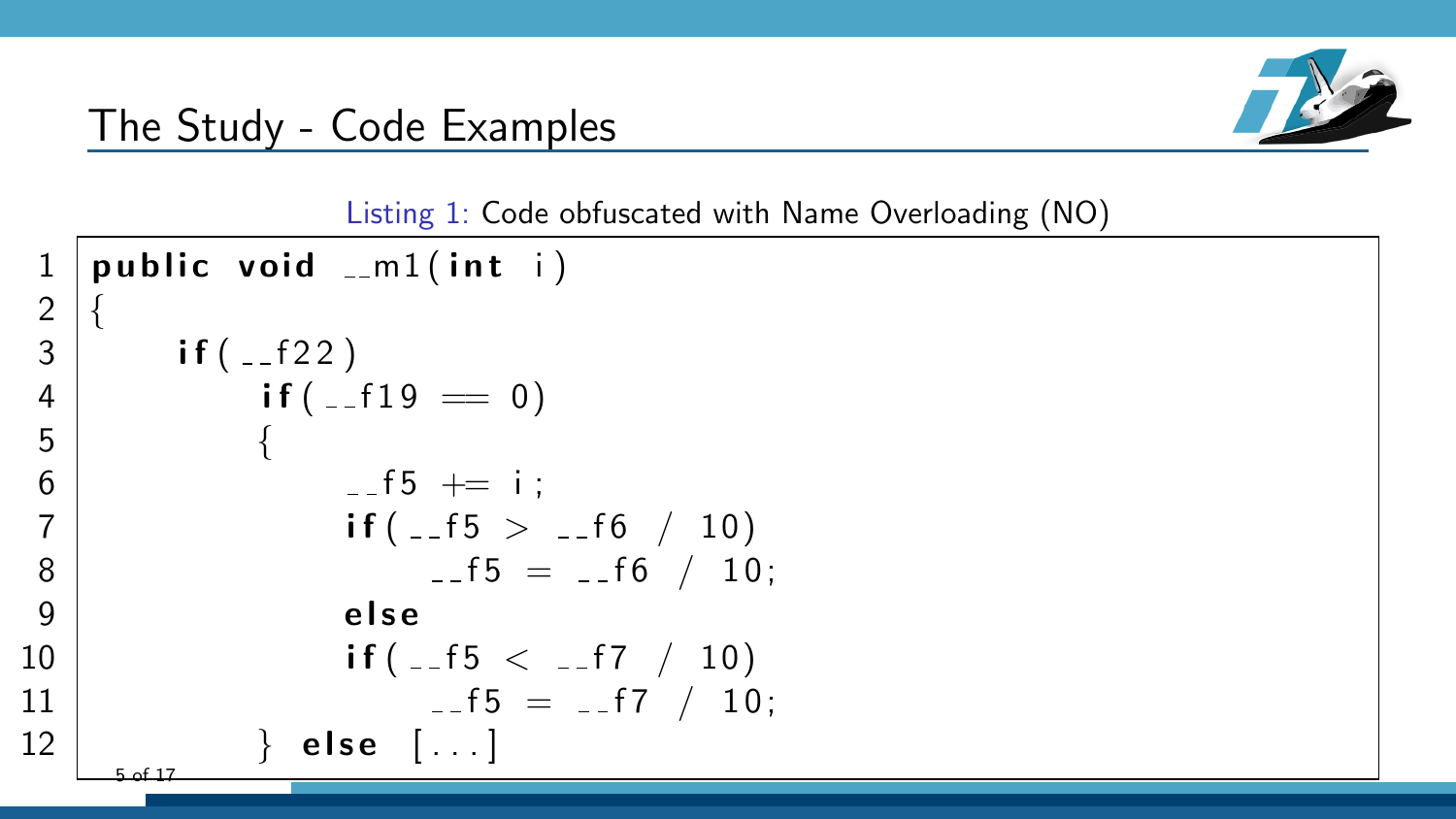

Listing 2: Clear code from Race MovingCarModel.java

```
public void changeSpeed (int i)
\frac{2}{3}if (started)
4 if (gas = 0)5 {
6 speed += i;
7 | if ( speed > maxSpeed / 10)
8 speed = maxSpeed / 10;
9 else
10 \vert if (speed \langle minSpeed / 10)
11 speed = minSpeed / 10;
12 } else [...]6 of 17
```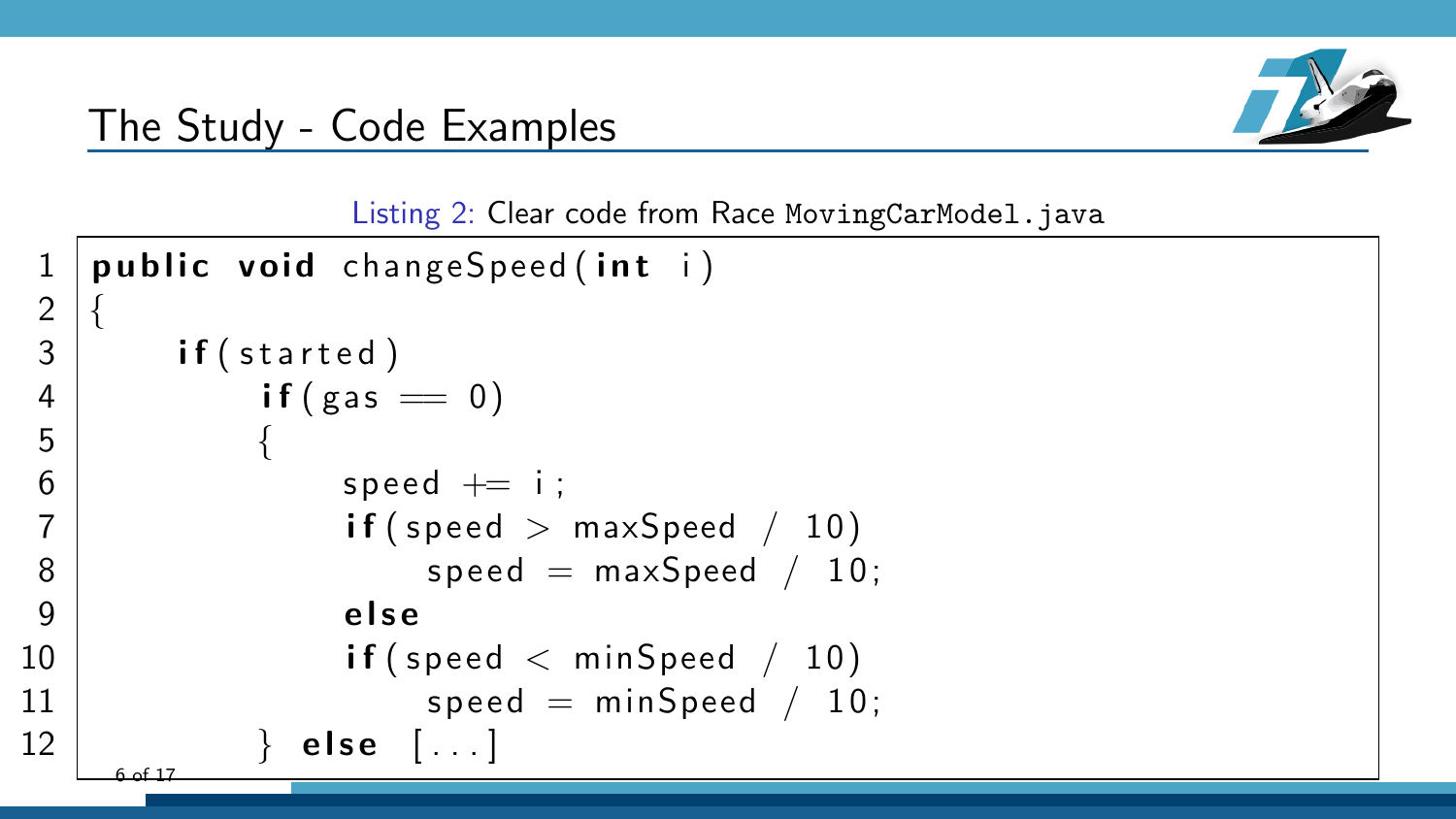

### The Study - Code Examples

Listing 3: Code obfuscated with Opaque Predicates (OP)

```
public void changeSpeed (int i) {
2 if (Node.get1() != Node.getH())3 last Fuel = (0L + time2) - (long) lap;
4 started = last Fuel = 0L :
 5 | Node .getF() \mathsf{setLeft}(\mathsf{Node.getH}(\mathsf{)}, \mathsf{getLeft}(\mathsf{)}));
6 \mid \} else {
 7 Node . getG ( ) . g e t L e f t ( ) . swap (
8 | Node . get G() . get Right() ;
9 if (started)
10 | if (Node.getl() = Node.getH()) {
11 if (gas = 0) {
12 | if (Node.getF() == Node.getG()) {
13 | Node . get F() set Left (
14 | _{7 \text{ of } 17} Node.get I ().get Right ()); [...]
```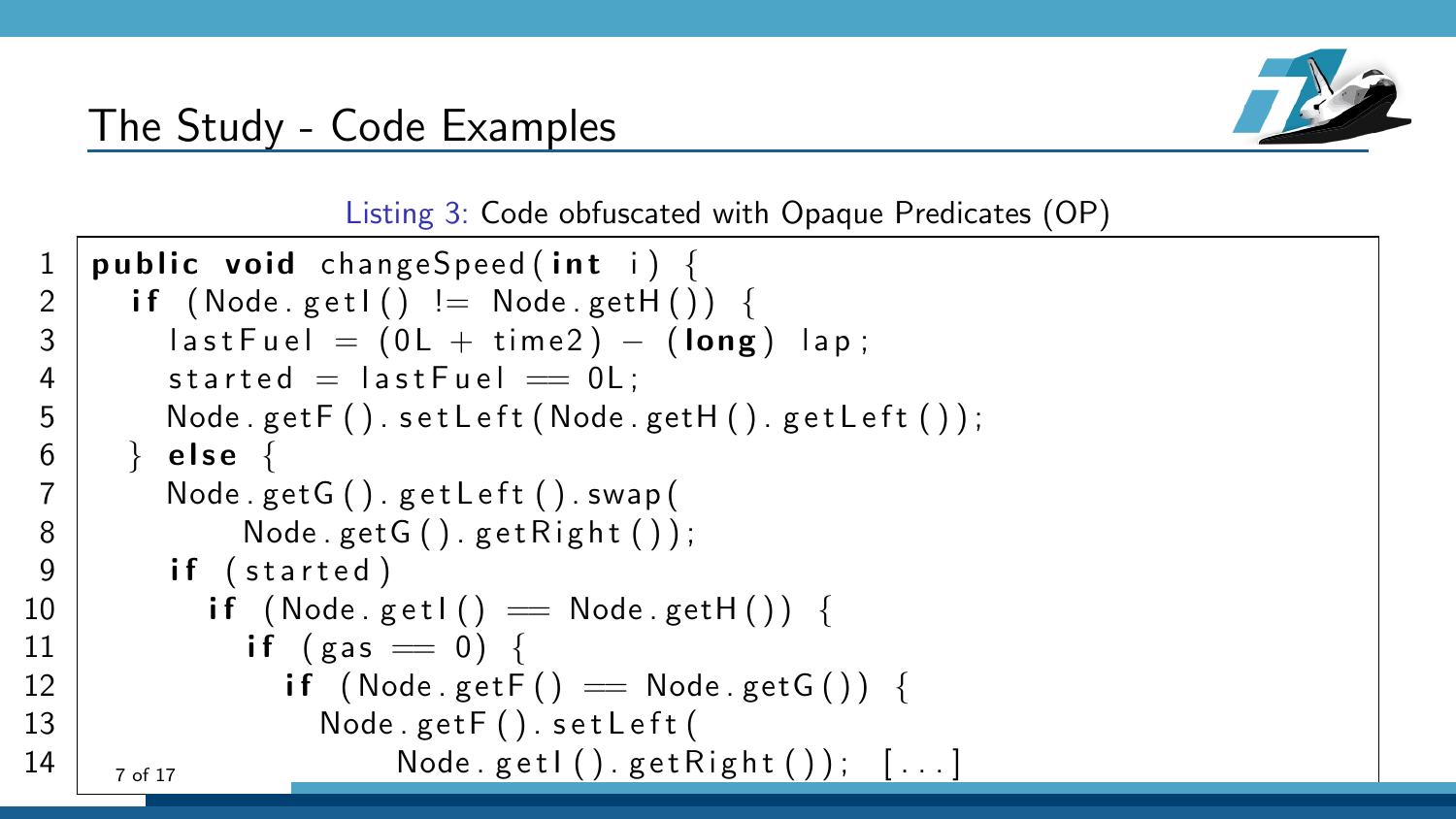

### The Study - Study Design

| Group | 1st Program (clear code)   | 2nd Program (obfuscated)       |
|-------|----------------------------|--------------------------------|
| 1     | Race: Rnd(Box,Laps)        | NO(Chat): Rnd(Messages, Users) |
| 2     | Race: Rnd(Box,Laps)        | OP(Chat): Rnd(Messages, Users) |
| 3     | Chat: Rnd(Messages, Users) | NO(Race): Rnd(Box,Laps)        |
| 4     | Chat: Rnd(Messages, Users) | OP(Race): Rnd(Box,Laps)        |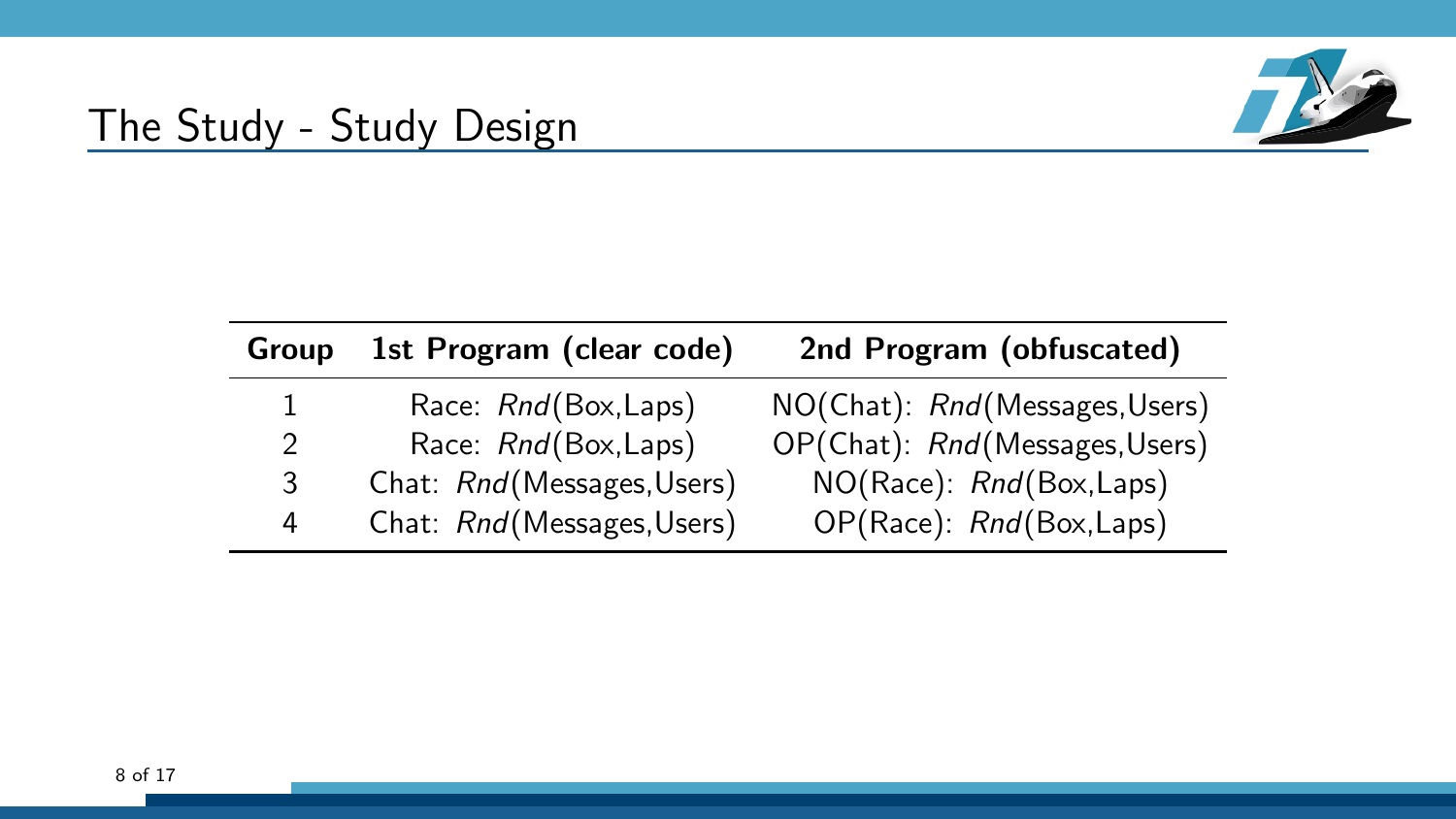

## The Study - Demographics of the Participants

- 66 participants
	- □ 44 bachelor students
	- $\Box$  20 master students
	- 2 PhD students
- 24.2% already participated in a course related to software obfuscation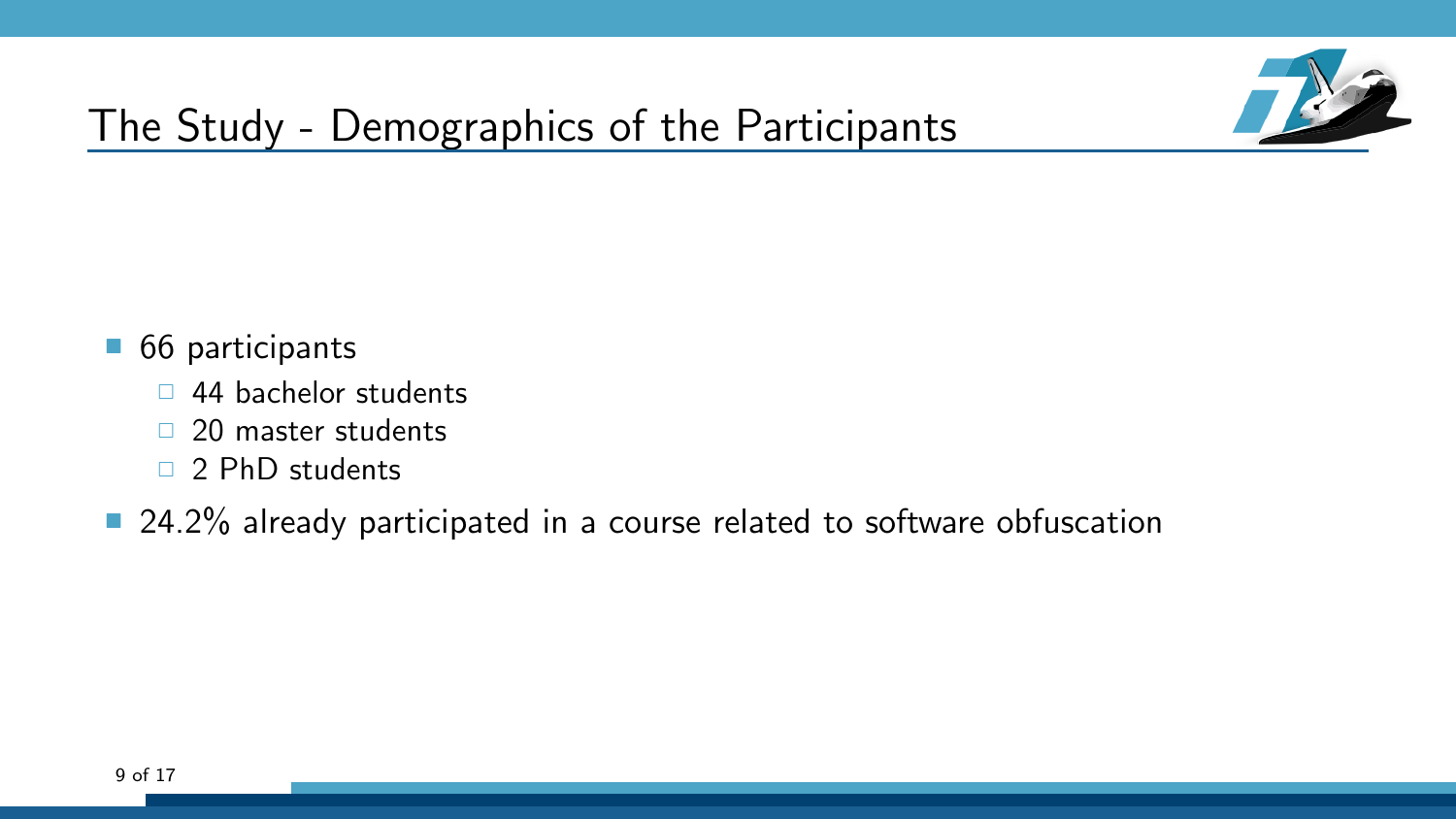

### Results - Code Comprehension

|                     | Clear<br>vs NO |
|---------------------|----------------|
| Correctness         | $-0.113$       |
| Efficiency          | $-0.312*$      |
| Total time          | $0.338**$      |
| Time correct 0.351* |                |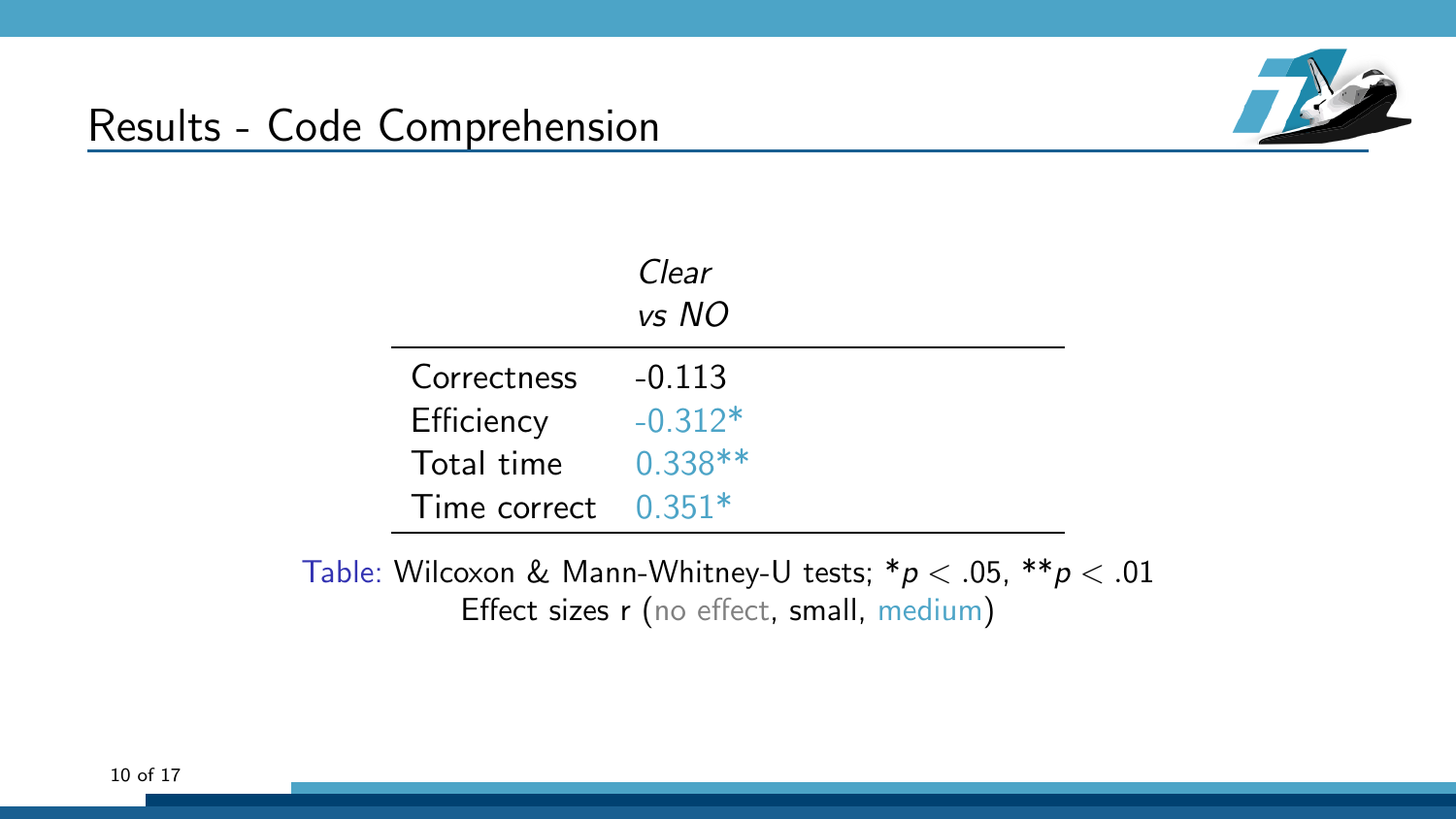

### Results - Code Comprehension

|              | Clear<br>vs NO | Clear<br>vs OP |
|--------------|----------------|----------------|
| Correctness  | $-0.113$       | $-0.154$       |
| Efficiency   | $-0.312*$      | $-0.332**$     |
| Total time   | $0.338**$      | $0.276*$       |
| Time correct | $0.351*$       | 0.193          |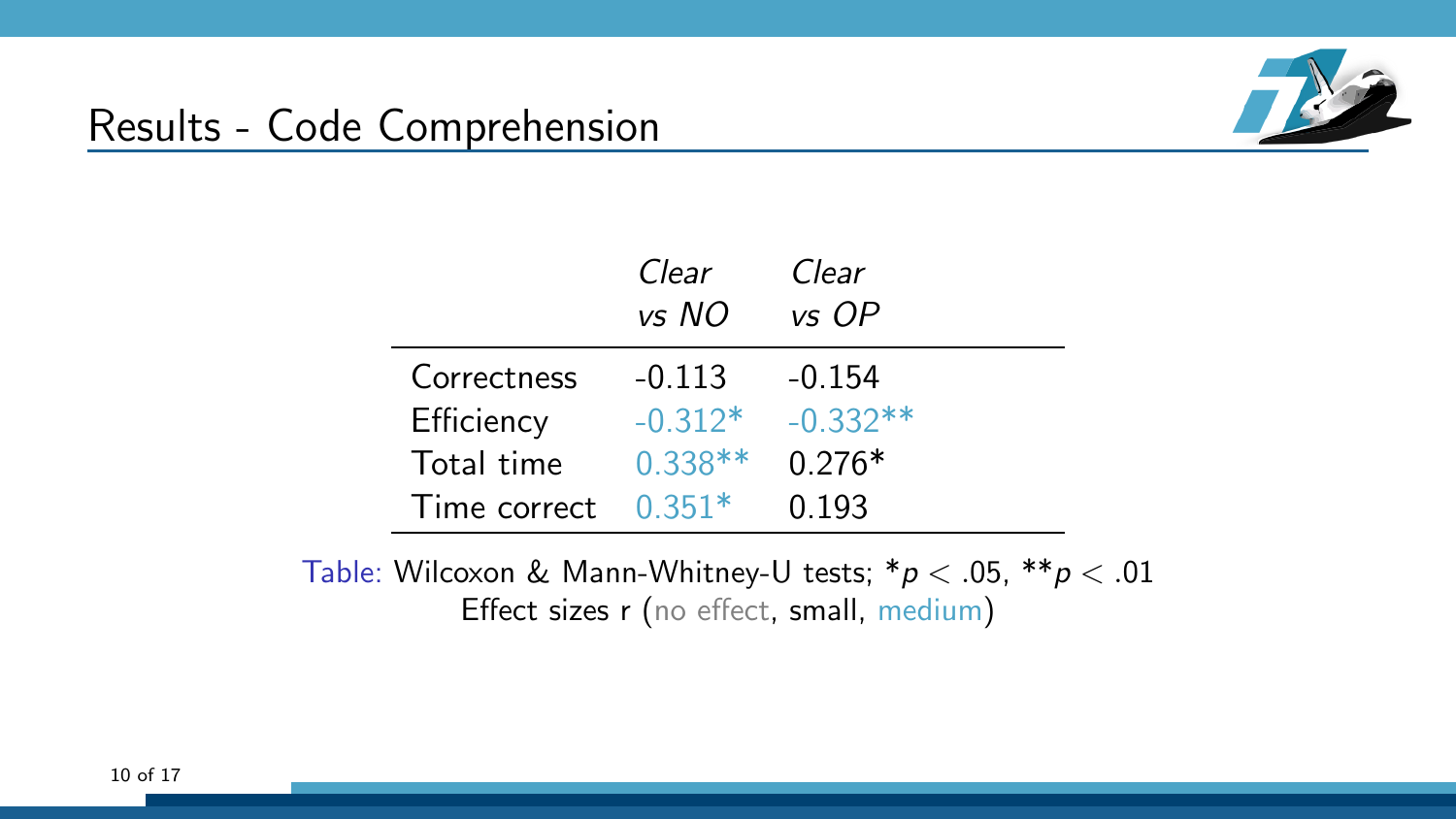

### Results - Code Comprehension

|              | Clear<br>vs NO | Clear<br>vs OP | ΝO<br>vs OP |
|--------------|----------------|----------------|-------------|
| Correctness  | $-0.113$       | $-0.154$       | $-0.079$    |
| Efficiency   | $-0.312*$      | $-0.332**$     | 0.045       |
| Total time   | $0.338**$      | $0.276*$       | $-0.156$    |
| Time correct | $0.351*$       | 0.193          | $-0.260$    |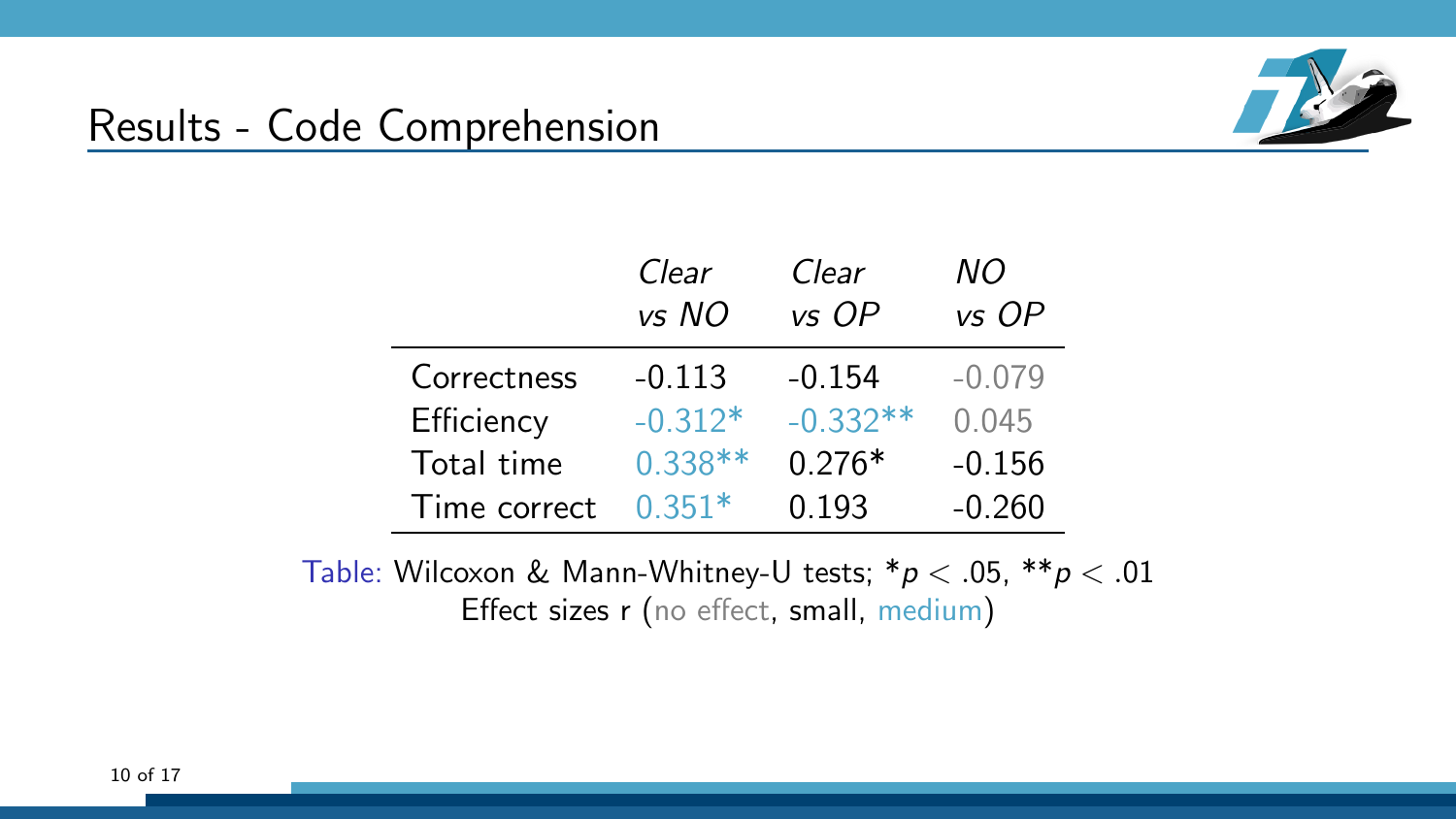### Results - Behavior

÷



|                    | Clear     |
|--------------------|-----------|
|                    | vs NO     |
| Number of:         |           |
| File open commands | $0.451**$ |
| Advanced commands  | $0.352**$ |
| Program executions | 0.243     |
| Debugging mode     | $0.420**$ |
| Time spent on:     |           |
| Program executions | $0.290*$  |
| Debugging mode     | $0.433**$ |
| Code reading       | 0.080     |
|                    |           |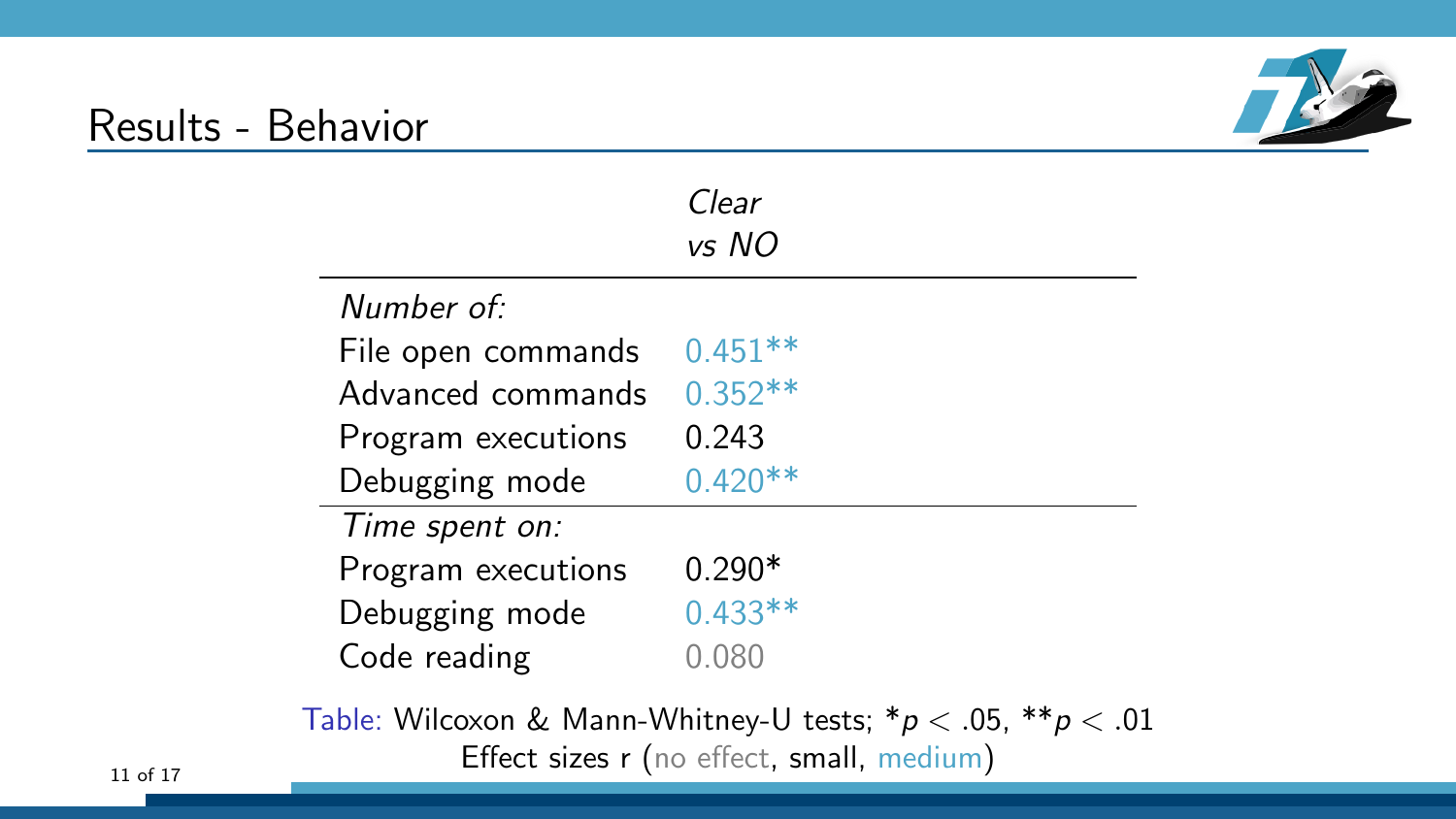### Results - Behavior

|                    | Clear<br>vs NO | Clear<br>vs OP |
|--------------------|----------------|----------------|
| Number of:         |                |                |
| File open commands | $0.451**$      | 0.058          |
| Advanced commands  | $0.352**$      | $0.282*$       |
| Program executions | 0.243          | $0.356**$      |
| Debugging mode     | $0.420**$      | $0.349**$      |
| Time spent on:     |                |                |
| Program executions | $0.290*$       | $0.278*$       |
| Debugging mode     | $0.433**$      | $0.308*$       |
| Code reading       | 0.080          | 0.016          |
|                    |                |                |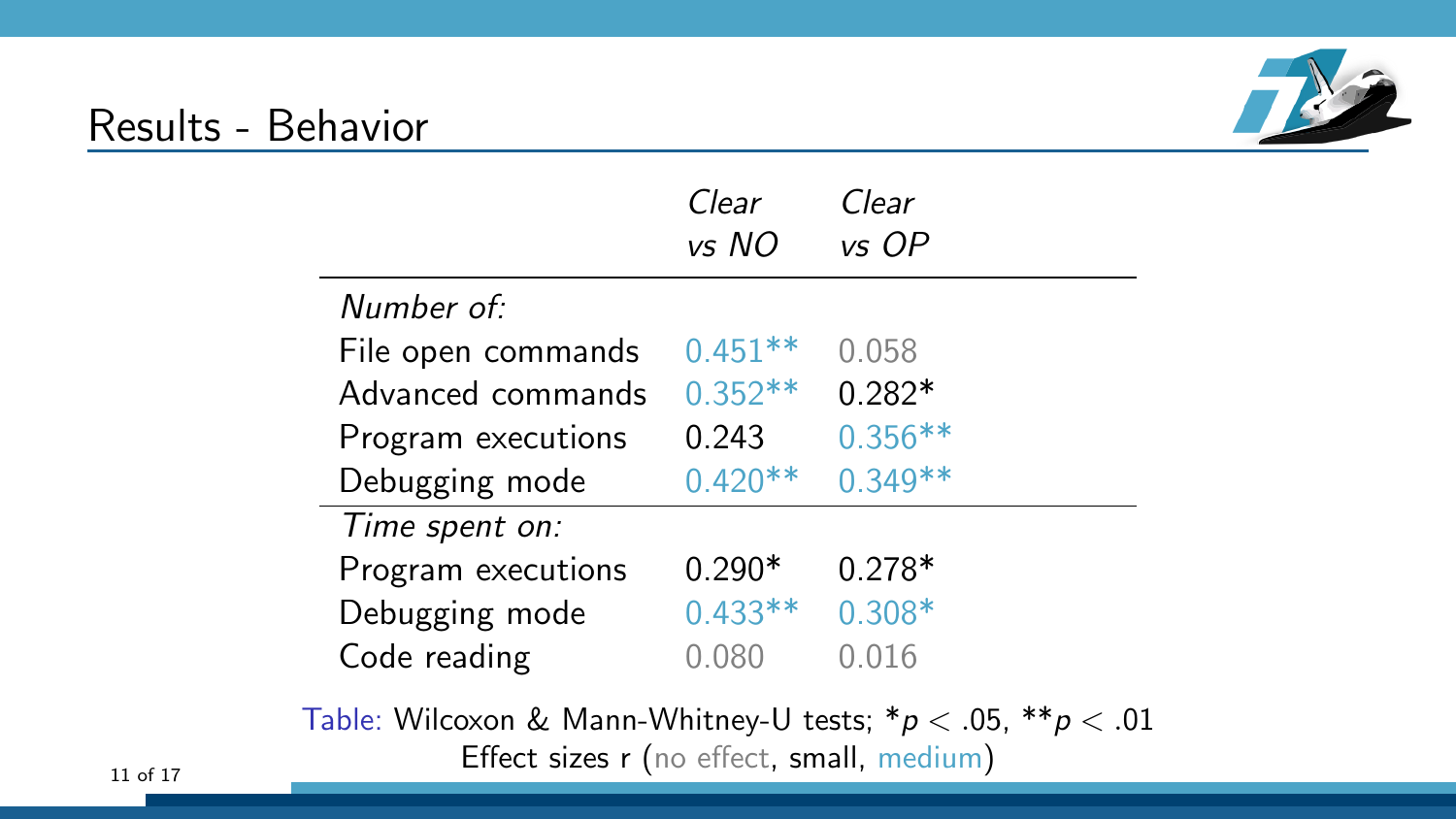### Results - Behavior

|                    | Clear     | Clear     | NΟ         |
|--------------------|-----------|-----------|------------|
|                    | vs NO     | vs OP     | vs OP      |
| Number of:         |           |           |            |
| File open commands | $0.451**$ | 0.058     | $-0.373**$ |
| Advanced commands  | $0.352**$ | $0.282*$  | $-0.106$   |
| Program executions | 0.243     | $0.356**$ | $-0.104$   |
| Debugging mode     | $0.420**$ | $0.349**$ | 0.030      |
| Time spent on:     |           |           |            |
| Program executions | $0.290*$  | $0.278*$  | $-0.014$   |
| Debugging mode     | $0.433**$ | $0.308*$  | $-0.079$   |
| Code reading       | 0.080     | 0.016     | $-0.081$   |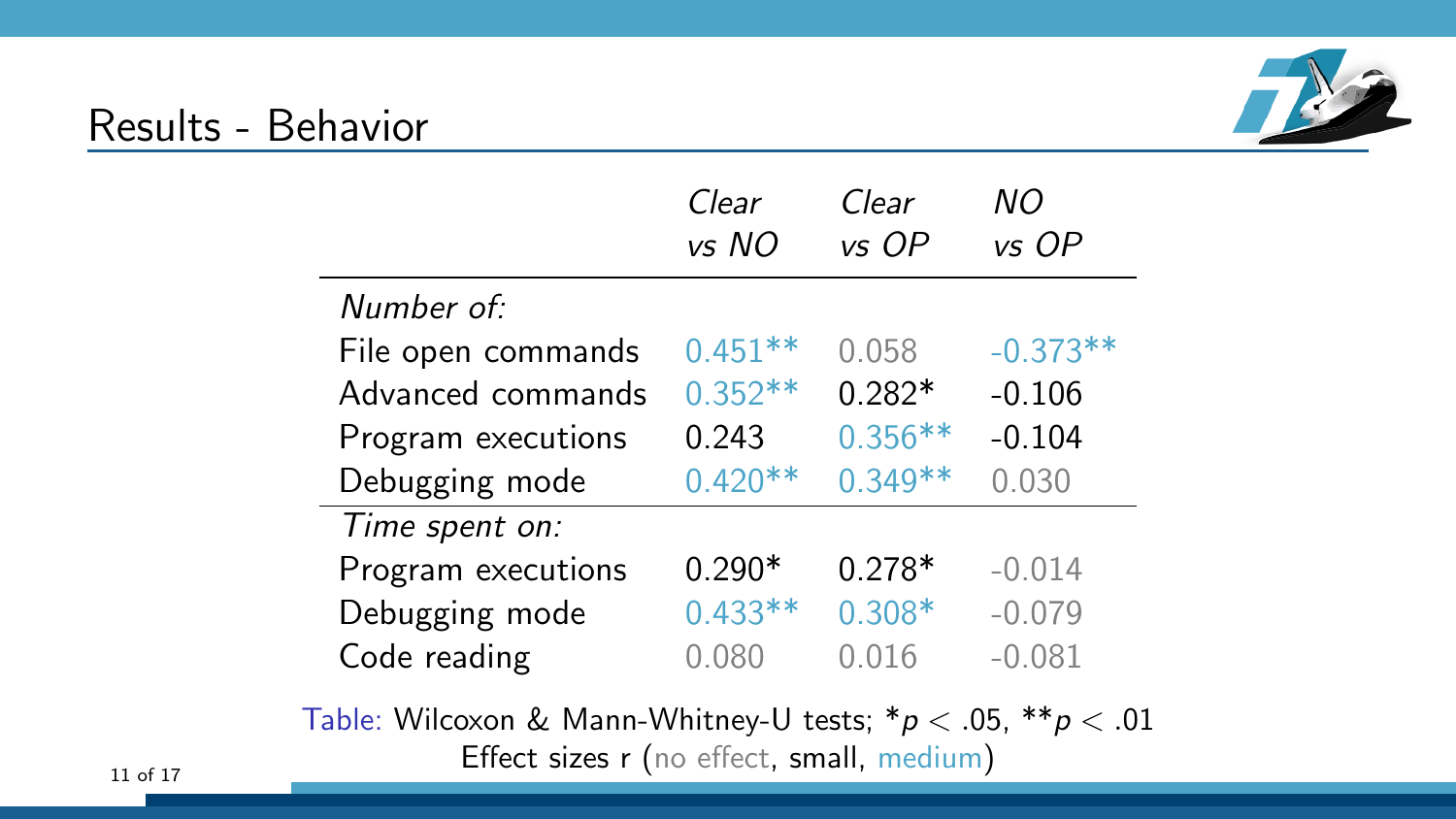

### The Study - Experience

### ■ Survey questions

- $\Box$  Programming Experience: quality and type of code written so far
- $\Box$  Obfuscation Experience: experience with obfuscation and debugging
- $\Box$  Java Experience: experience with Java and using Eclipse

### ■ Experiment

 $\Box$  Comprehension Skills: efficiency in working on clear code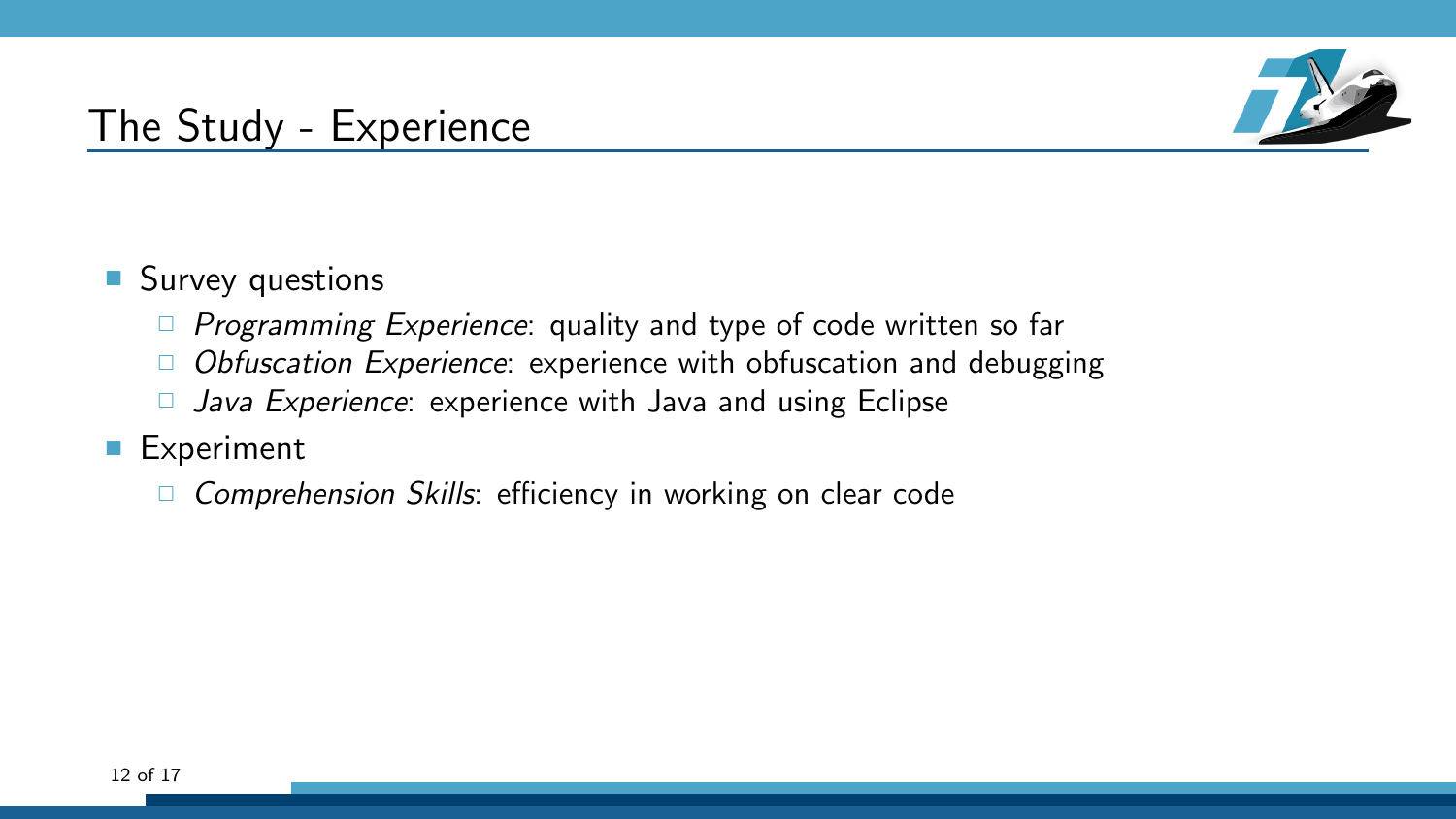

### The Study - Experience

### **Survey questions**

- $\Box$  Programming Experience: quality and type of code written so far
- $\Box$  Obfuscation Experience: experience with obfuscation and debugging
- $\Box$  Java Experience: experience with Java and using Eclipse
- **Experiment** 
	- $\Box$  Comprehension Skills: efficiency in working on clear code
- **k-means cluster analysis:** 
	- $\Box$  21 beginners
	- $\Box$  45 experienced participants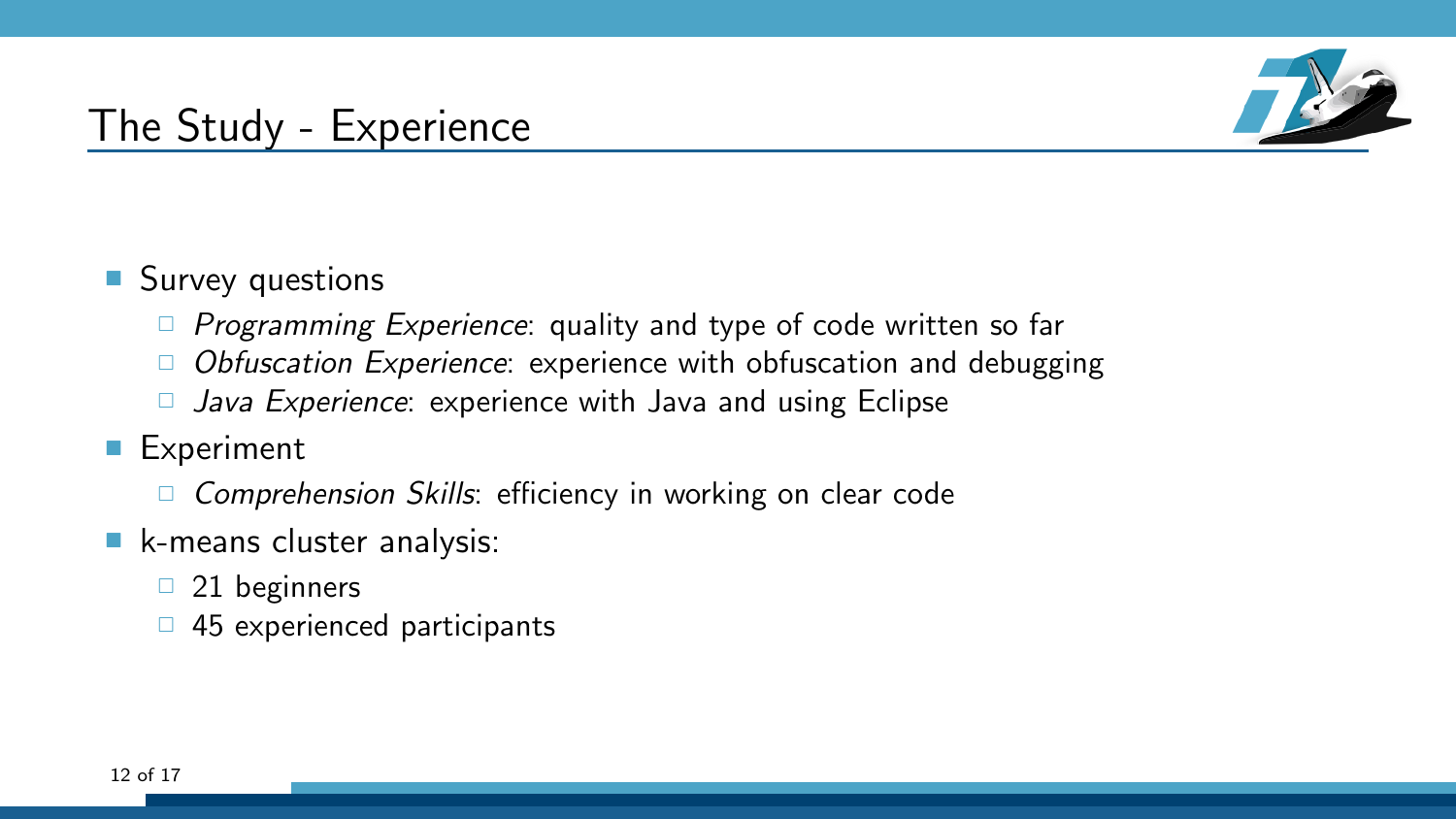## Results - Experience



Experience leads to significant differences concerning:

٠

ż.

|      | р     | Measurement          |
|------|-------|----------------------|
| 0.16 | $***$ | Correctness          |
| 0.10 | **    | Efficiency           |
| 0.13 | $***$ | Advanced commands    |
| 0.13 | $***$ | Debugging mode       |
| 0.05 | ∗     | Time spent debugging |

Table: ANOVA;  $* p < .05$ ,  $** p < .01$ ; Effect size  $\omega^2$  (small, medium, large effect)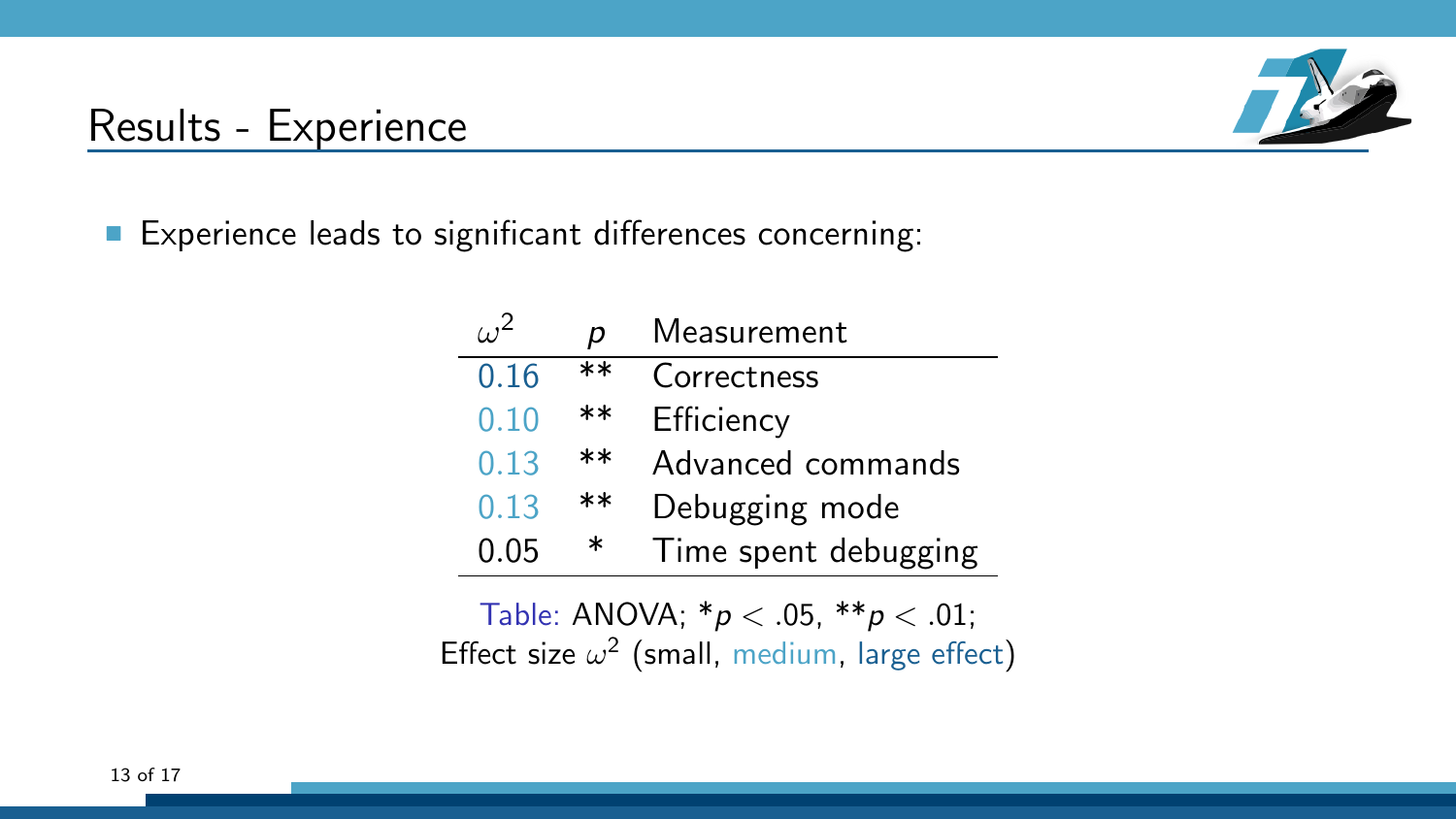### Results - Exp. x Obf.: Behavior





### **Advanced Commands**

Beginner Experienced

Figure:  $\omega^2 = 0.06^*$  significant difference (ANOVA;  $p < .05$ ,  $p \times .01$ .)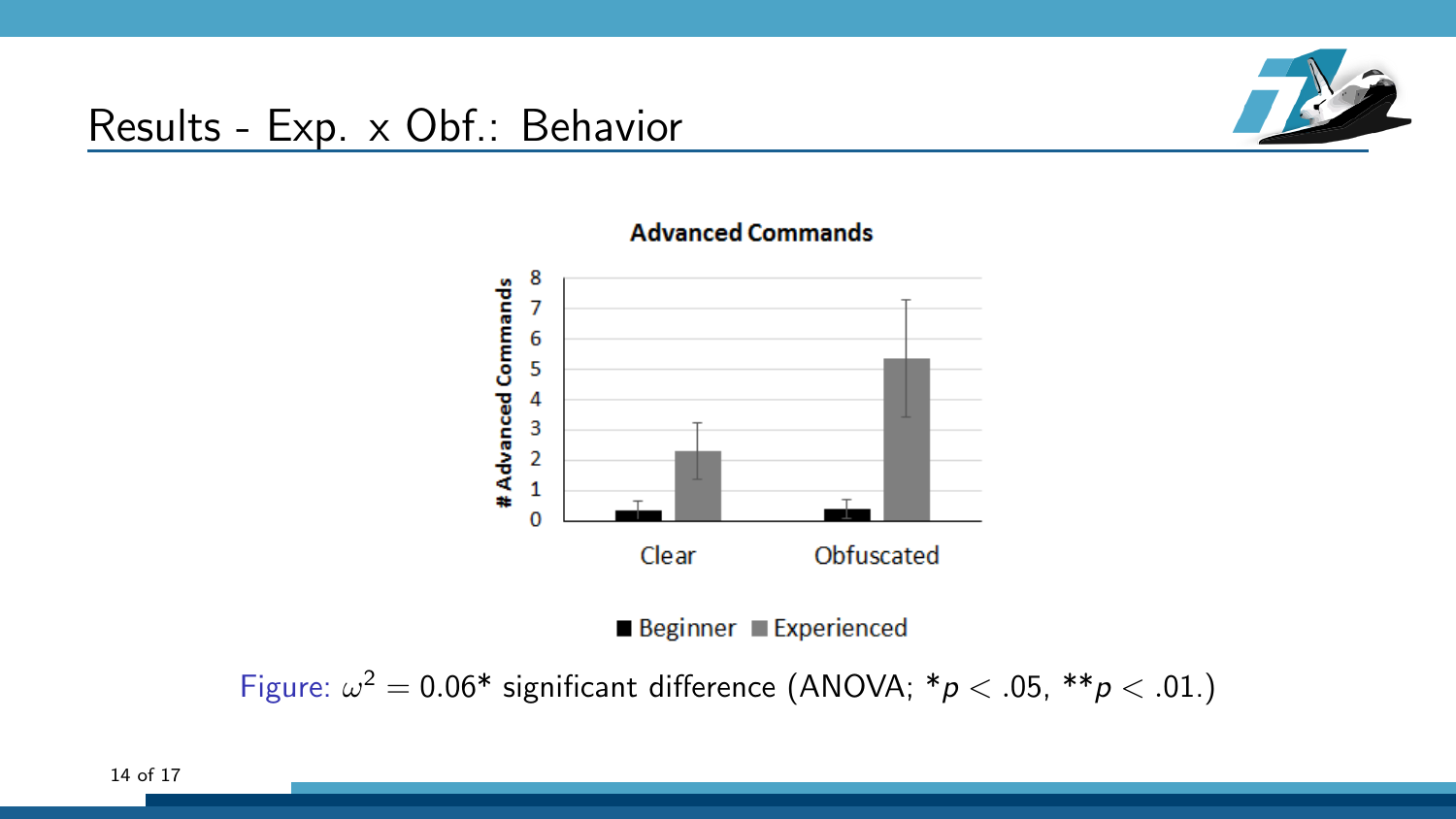### Results - Exp. x Obf.: Behavior





Figure:  $\omega^2 = 0.09^{**}$  significant difference (ANOVA;  $^*p < .05$ ,  $^{**}p < .01$ .)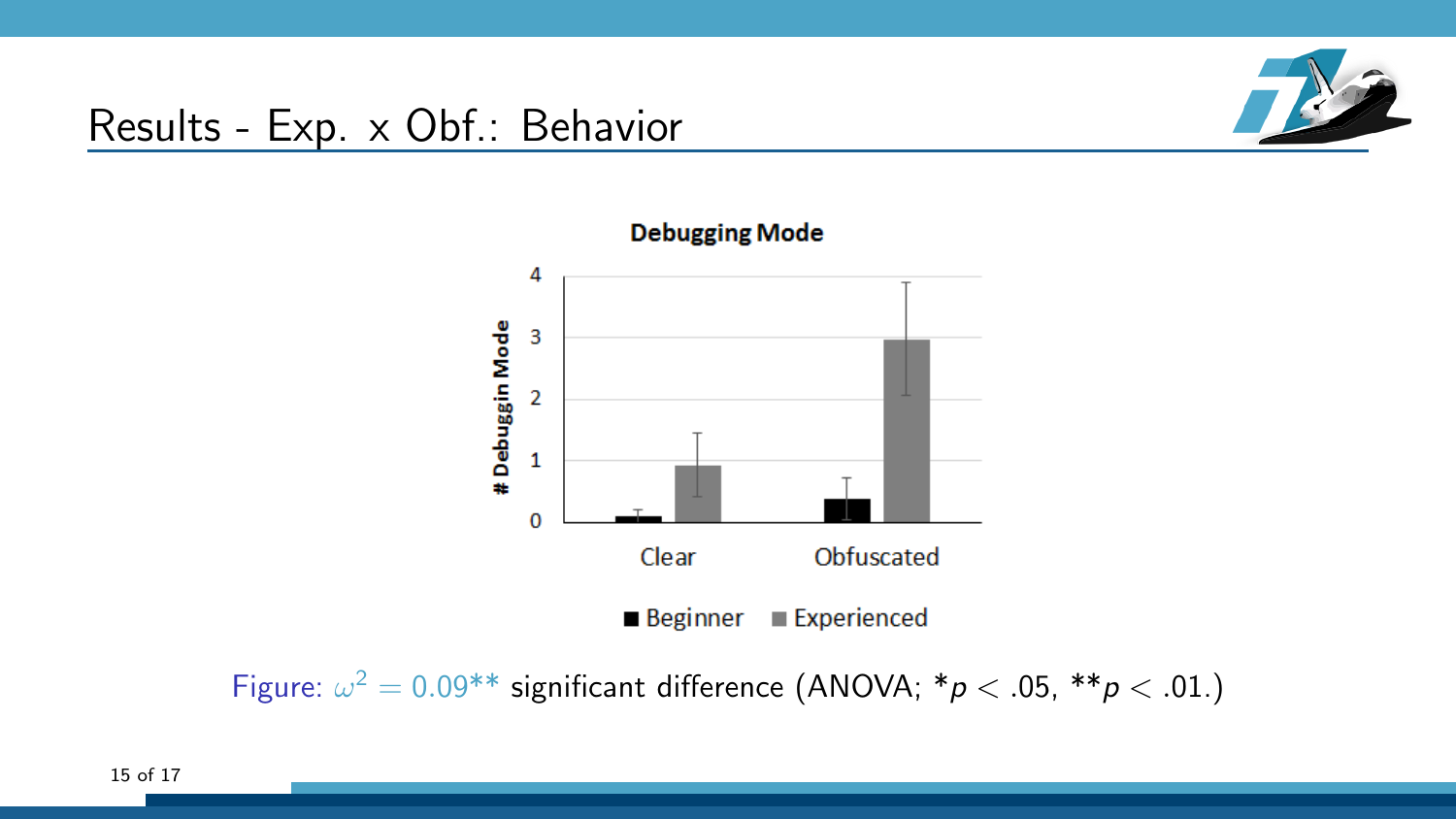

### Results - Exp. x Obf.: Code Comprehension





Figure:  $\omega^2 = 0.01^*$  significant difference (ANOVA;  $^*p < .05$ ,  $^{**}p < .01$ .)